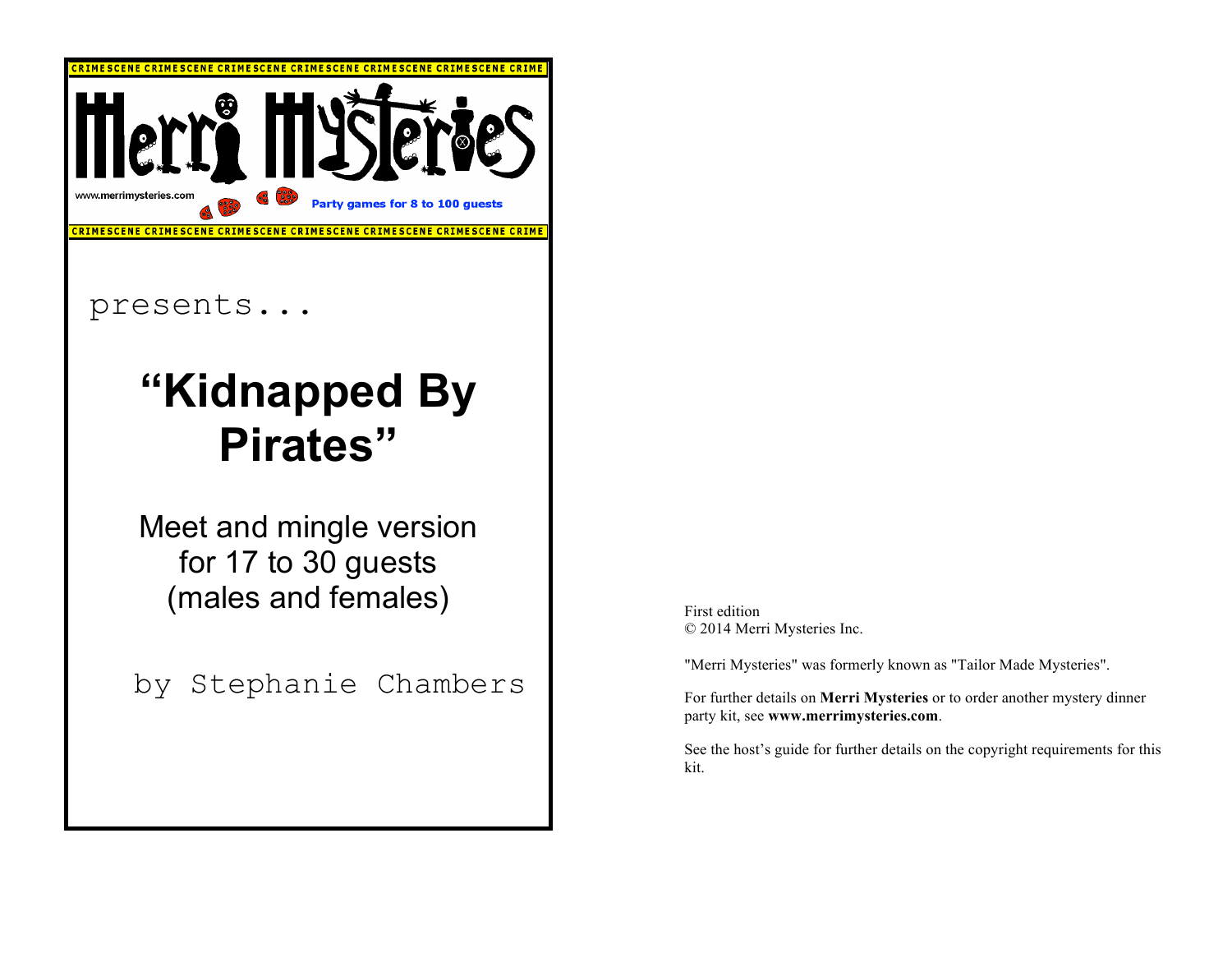### **The Suspects**

It's Columbus's third voyage. He'd already sailed the ocean blue and discovered America (although he still thinks he went to part of Asia) and he was being brought back to Spain for investigation when pirates overtook the ship he was on.

The rest of the crew was set off in rowboats for the nearby coast of Spain. Most thought Columbus was with them, but he has just been discovered missing. Your job is to work out which pirate kidnapped him and kept him on board and why they did this or why Columbus pretended to be kidnapped.

**Christopher Columbus** *–* I am an explorer, colonizer and navigator. The King and Queen of Spain funded my voyages and established me as governor of Hispaniola. But the colonists had complained about my rule, and they had sent an investigator to bring me back and now pirates have kidnapped me. *Dress suggestions:* Wear an auburn or blonde wig, a cap and old fashioned clothes. Carry a compass. Add some of the kidnapper's ropes and also carry the blindfold that had been used on you.

**Captain Blood –** I was orphaned as a child and thus had to learn how to fend for myself. When I'm not pirating, I'm usually stealing or robbing people. Because of the cold exterior I've had to build over the years, I've earned my nickname. *Dress suggestion:* Wear traditional pirate gear and don a plastic sword. Maybe smear tomato sauce on your clothes. Add a fake tattoo.

**Quartermaster Jack** – I am from Britain and I have spent my whole life on various pirate ships*.* Although I am a thief, I am a kind one and I try to divvy up the bounty as fairly as I can. I am also the one that assigns all the work. I'm the captain's right-hand man. *Dress suggestion:* Wear a patch over one eye and other traditional pirate gear and talk in a British accent, if possible. Carry gold coins or other plunder. Add a fake tattoo.

**Pugwash –** I got this nickname because I am a scaredy-cat. I jump at the dark, when I think I've seen a mouse, etc. Because I am so afraid, I do not wear a patch over my eye as other pirates do. I'm the boatswain, the one who orders all the supplies and I inspect rigging every morning. People don't know that I am actually a female (I snuck on board a year ago). *Dress suggestion:* Wear pirate gear and carry a magnifying glass to see any bugs or mice. Carry a fly squatter.

*© Merri Mysteries Inc. 2014* **Page 1 of 2**

**Powder Monkey** – It's my job to bring up the gunpowder from below deck when the cannon crews need it. I do this and other roustabout chores. Sometimes I also help swab the deck. People don't know that I am female. Pugwash and I are sisters and we snuck on board together a year ago. *Dress suggestion:* Wear loose clothes so you can move easily. Act young. Don a pirate hat. Bring a mop.

**Clegg –** I am very good at mathematics. I'm in charge of all the maps and help navigate our course across the oceans. I also impress people with my large vocabulary. However, although I am good at mental calculations, I am not very good at practical things that involve my hands. I am a female, but no one knows this. *Dress suggestion:* Wear pirate gear & glasses. Carry a map & compass.

**Surgeon Grinandbearit –** I was originally kidnapped but I have settled into the pirate lifestyle. Sometimes I have to amputate which is how I got my nickname. *Dress suggestion:* Wear clothes that are more stylish than most pirates. Carry a thermometer or a bandage.

**Minstrel Mike –** I'm the musician on board so everyone loves me. I try to keep everyone's spirits up during the seemingly endless days on board. Sometimes I also dance around a bit while I play – after all we all like to party and that's why we became pirates. No one knows I am a female. *Dress suggestion:* Wear pirate gear & carry an instrument and old English folk tunes.

**Cordon Cornbeef –** I'm the cook. Sometimes rations run very low so I have to make a little stretch a long way. It isn't easy. But when we've got new supplies from boats we've plundered I get to make it a bit more fancy. *Dress suggestion:* Traditional pirate get-up. Add an apron but make it a messy looking one. Make yourself look plump.

**José –** I'm Spanish. I'm new to being a pirate, so "new to the ropes" as they say. It's more fun than growing corn and I really love learning all there is to learn about sailing and I love being at sea. No one knows I am a female. *Dress suggestions:* Wear pirate gear but make it a bit more colorful.*© Merri Mysteries Inc. 2014* **Page 2 of 2** 

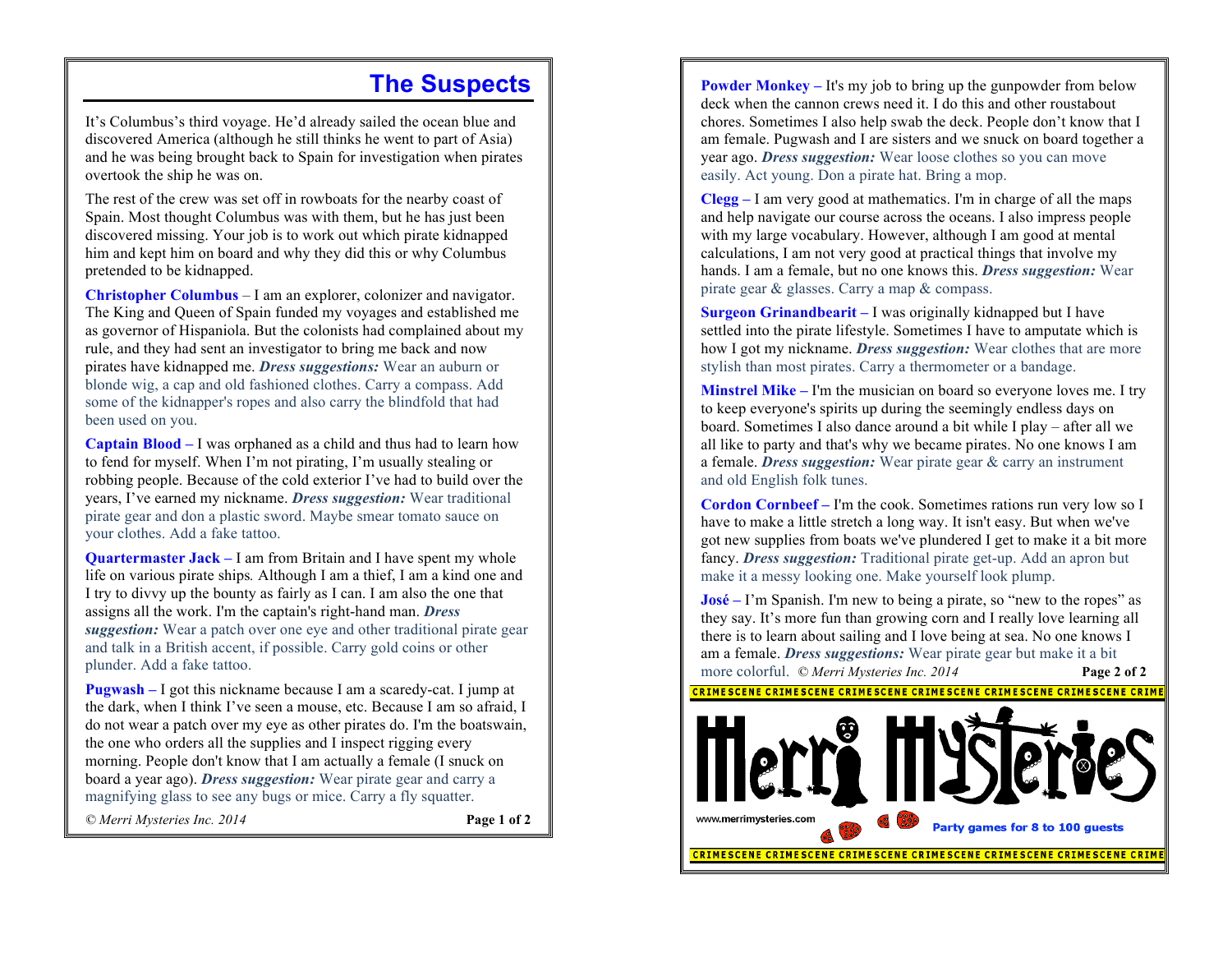**Hammer Harry –** I'm the carpenter on board*.* It's my job to repair damage to the masts, yards, hatches, and hull, and to keep the ship's leaky seams in check with wooden plugs and oakum fibers. People respect what I do because no one wants to swim home. *Dress suggestions:* Wear the usual pirate get up, but also carry a hammer and some wooden plugs and/or nails or other carpenter tools. Add a fake tattoo.

**Ned The Needler –** I'm the sail maker. I also repair the hammocks when they get busted. So I'm good with a needle and thread, but I am in no way a sissy if that's what you're thinking. I'm as tough as the rest of them. (But really I am a female, but don't tell anyone please). *Dress suggestions:* Wear simple pirate clothes and carry a tiny sailing ship or some fabric, thread and needles.

**Clyde Cannonball –** I'm the gunner. I'm in charge of the canons and other artillery on board. The recoil on some of these can kill you, so it takes a bit of skill to manage them correctly and not to let them overheat. *Dress suggestions:* Pirate uniform and carry a black fake cannonball. Add a fake tattoo. 

**Sammy –** I'm the cabin boy. I take care of the needs of the captain and bring him his water and meals and so on. I'm pretty low on the hierarchy, which doesn't make it easy. I get ribbed a lot. I am actually a female, but no one knows this (I'm the daughter of the captain – he decided to stowe me on board after my mother died). *Dress suggestions:* Wear simple pirate clothes and carry a bottle of water (not a plastic bottle - a glass one). 

**Eagle Eyes –** I'm the rigger so I have the most dangerous job on board, as I'm the one that goes up on the higher decks. I'm also the one with the best eyesight so I can spot things on the horizon. *Dress suggestions:* Wear simple pirate clothes and carry a telescope, which you can use to spot land and ships ahoy.

**Siren –** I'm a mermaid. I just happened to be nearby at the time all of this happened. My beauty and my enchanting songs lure sailors to their deaths. *Dress suggestions:* Wear a swimsuit and shiny fish-like tail.

**Barry The Barrelmaker –** I'm a cooper – a barrel maker. A lot of important things on board like the gunpowder and the food gets stored in barrels, but because they are always getting tossed about as we roll about on the ocean, they need constant upkeep. *Dress suggestions:*  Wear simple pirate clothes and carry a tool or two.

**Sadie The Goat –** I got my nickname because I like to headbut my victims before taking their money. I spend my time cleaning the barnacles off the side of the ship. I'm actually a female, but no one knows this. *Dress suggestions:* Wear simple pirate clothes and carry a small tool and a bucket in which to put your barnacles.

**Francois –** I'm French. I hate the Spanish because of a raid they made on my hometown in which they almost killed me. So I have dedicated myself to bringing terror to Spanish ships. If I had gone aboard the Columbus's ship, I would have killed him not kidnapped him. *Dress suggestions:* Wear pirate clothes, a French beret and carry a French flag.

**Pinyin –** I'm Chinese. I am actually a woman, but because I don't speak much English and I keep to myself, no one has ever found this out. *Dress suggestions:* Wear pirate clothes and/or Asian clothes and an Asian style straw hat.

**Hammocky –** I like sleeping, hence my nickname. I was asleep at the time of the raid, so that's why I didn't take part in it. *Dress suggestions:* Wear pirate clothes and/or pajamas. If you want, bring your hammock with you and spend a lot of time laying in it.

**Rusila –** I'm Norwegian. I am a woman, but because I don't speak much English and I keep to myself, no one has ever found this out. I am actually of Royal blood and someday I will go back and depose my brother, become Queen and rein supreme. *Dress suggestions:*  Wear pirate clothes and add a Viking-styled horned hat.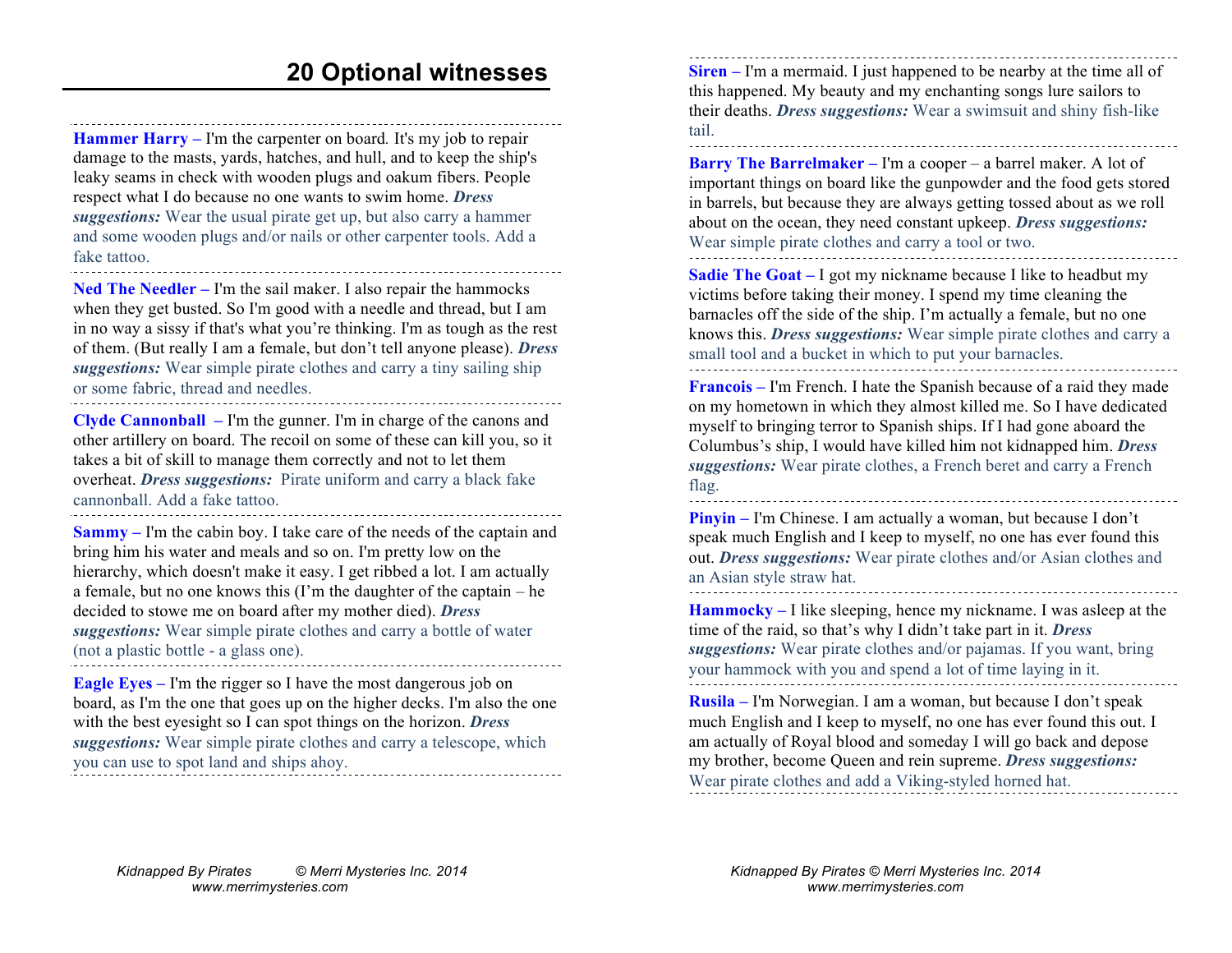**Hornigold –** I was Blackbeard's mentor. I started out with just a few canoes and then ended up with a 30-gun warship. I have all the money I could ever want, so now I like doing raids just for the fun of it. For example, one time I just stole their hats – that's all. *Dress suggestions:*  Wear pirate clothes and carry a few extra hats that you still have from your previous fun raid.

**Stikla –** I'm Norwegian. I am actually a woman, but because I don't speak much English and I keep to myself, no one has ever found this out. I became a pirate to avoid having to marry a man I didn't love. *Dress suggestions:* Wear pirate clothes and add a Viking-styled metal hat.

**Legless –** I still haven't gotten my sea legs – that's why they call me "legless". I still feel seasick from time to time. *Dress suggestions:*  Wear pirate clothes and carry a paper sick bag. Sway from side to side a lot.

**Jeanne-Louise –** I'm a French woman, but no one knows that I'm female. I became a pirate to avenge the death of my husband. That's why I only attack French vessels. *Dress suggestions:* Wear pirate clothes, a French beret and carry a French flag.

**Decatus –** I'm actually a naval officer and I am here undercover as part of a raid on the pirates. But the time isn't right yet for the raid. *Dress suggestions:* Wear pirate clothes and carry a telescope with which to spy with. 

**Gracie –** I'm Irish. Someday I hope to become "The Sea Queen of Connaught", but for now I am pretending to be a man and learning all I can about being a pirate. *Dress suggestions:* Wear green pirate clothes, and carry an Irish flag and a four-leafed clover for good luck.

**Duffy** – I'm good at selling the goods we steal when we get back to land. I'm good at getting a good price for it, so often the others get me to sell their stuff as well. *Dress suggestions:* Wear pirate clothes and carry a duffle bag full of things you've stolen like candlestick holders and so on. 

**Sayyida –** I'm Moroccan. Someday I hope to control the whole of the Western Mediterranean, but for now I am pretending to be a man and learning the ropes. *Dress suggestions:* Wear pirate clothes with Moroccan touches, and carry a Moroccan flag. Wear a fez hat.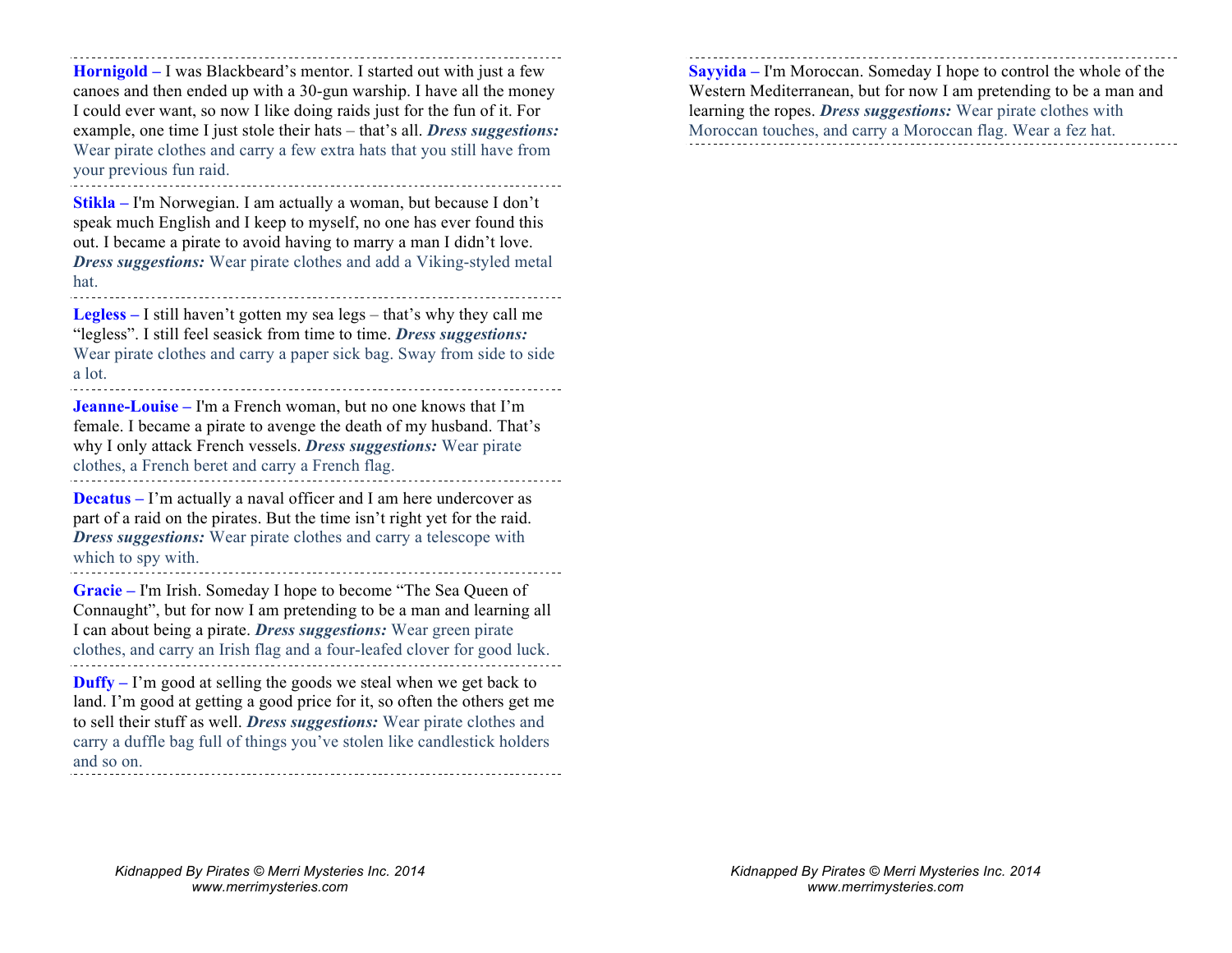**Name Tags**

**The Pirate Suspects**

## **Christopher Columbus (suspect)**

# **Captain Blood (suspect)**

## **Quartermaster Jack (suspect)**

## **Pugwash (suspect)**

**Powder Monkey (suspect)**

> **Clegg (suspect)**

# **SURGEON GRINANDBEARIT (suspect)**

**Minstrel Mike (suspect)**

**CORDON CORNBEEF (suspect)**

*Kidnapped By Pirates © Merri Mysteries Inc. 2014 www.merrimysteries.com*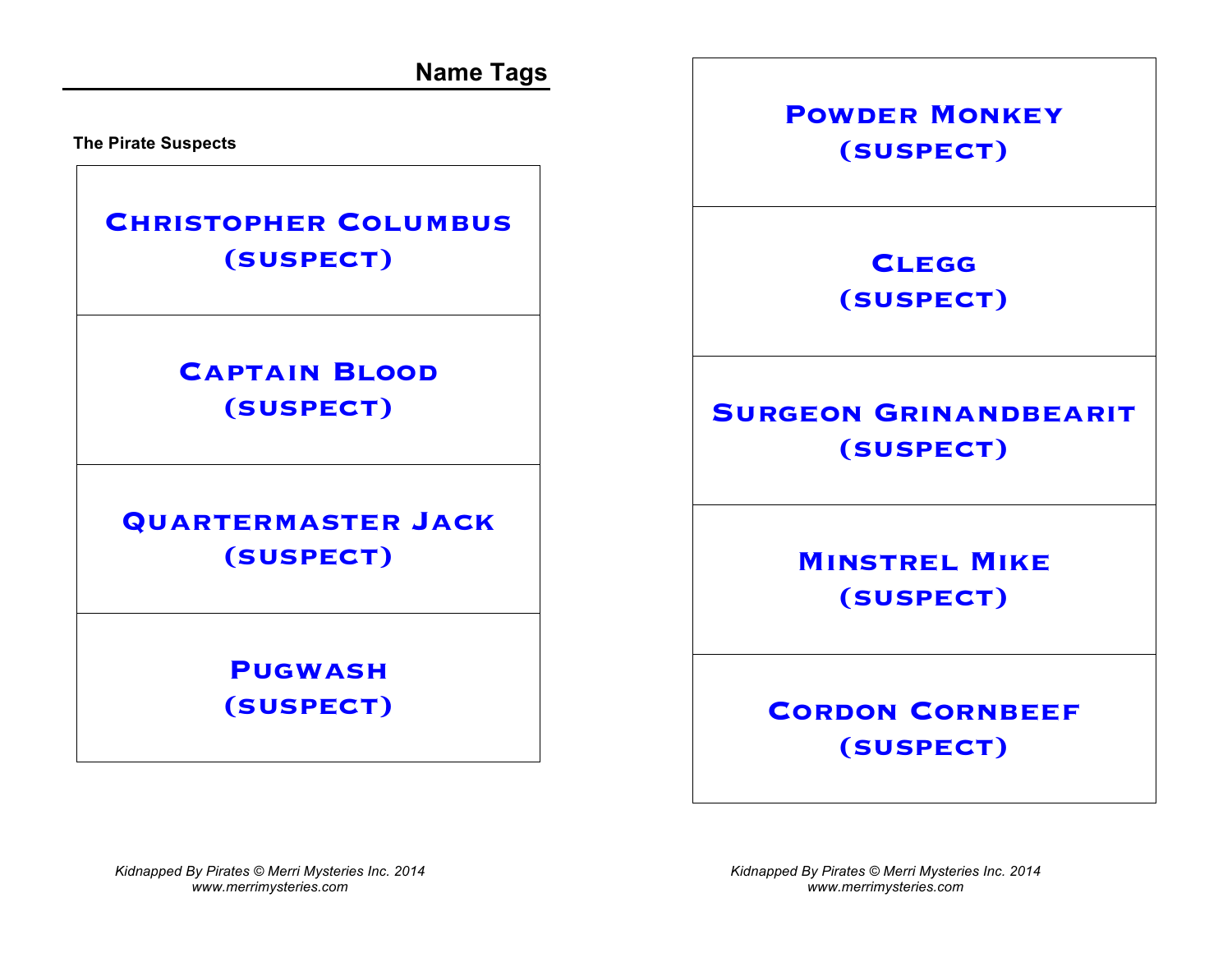# **José (suspect)**

**The Pirate Witnesses (all are optional)**

## **Hammer Harry (witness)**

**Ned The Needler (witness)**

**CLYDE CANNONBALL (witness)**

**Sammy (witness)**

**Eagle Eyes (witness)**

**Siren (witness)**

**Barry The Barrelmaker (witness)**

> **Sadie The Goat (witness)**

*Kidnapped By Pirates © Merri Mysteries Inc. 2014 www.merrimysteries.com*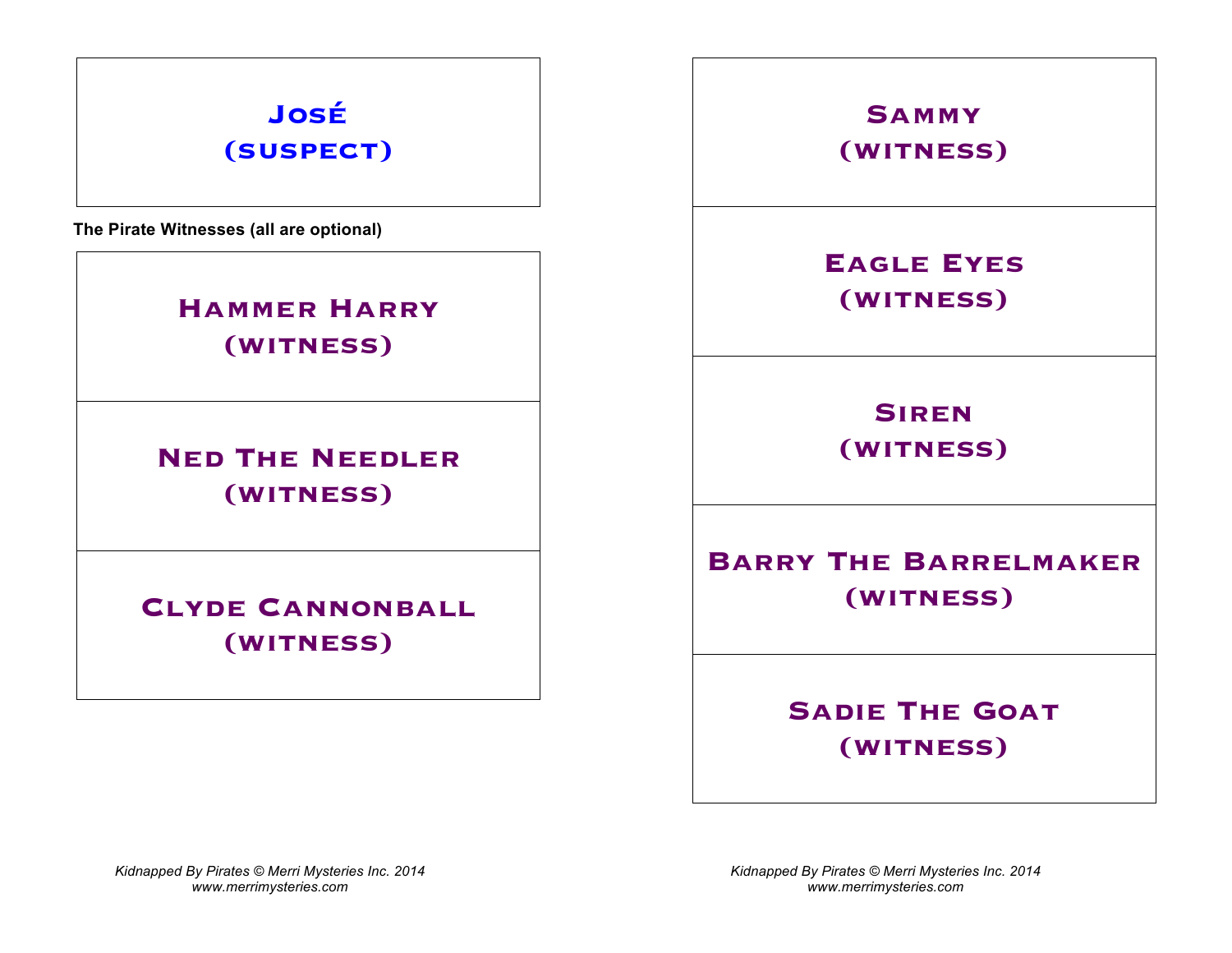

*Kidnapped By Pirates © Merri Mysteries Inc. 2014 www.merrimysteries.com*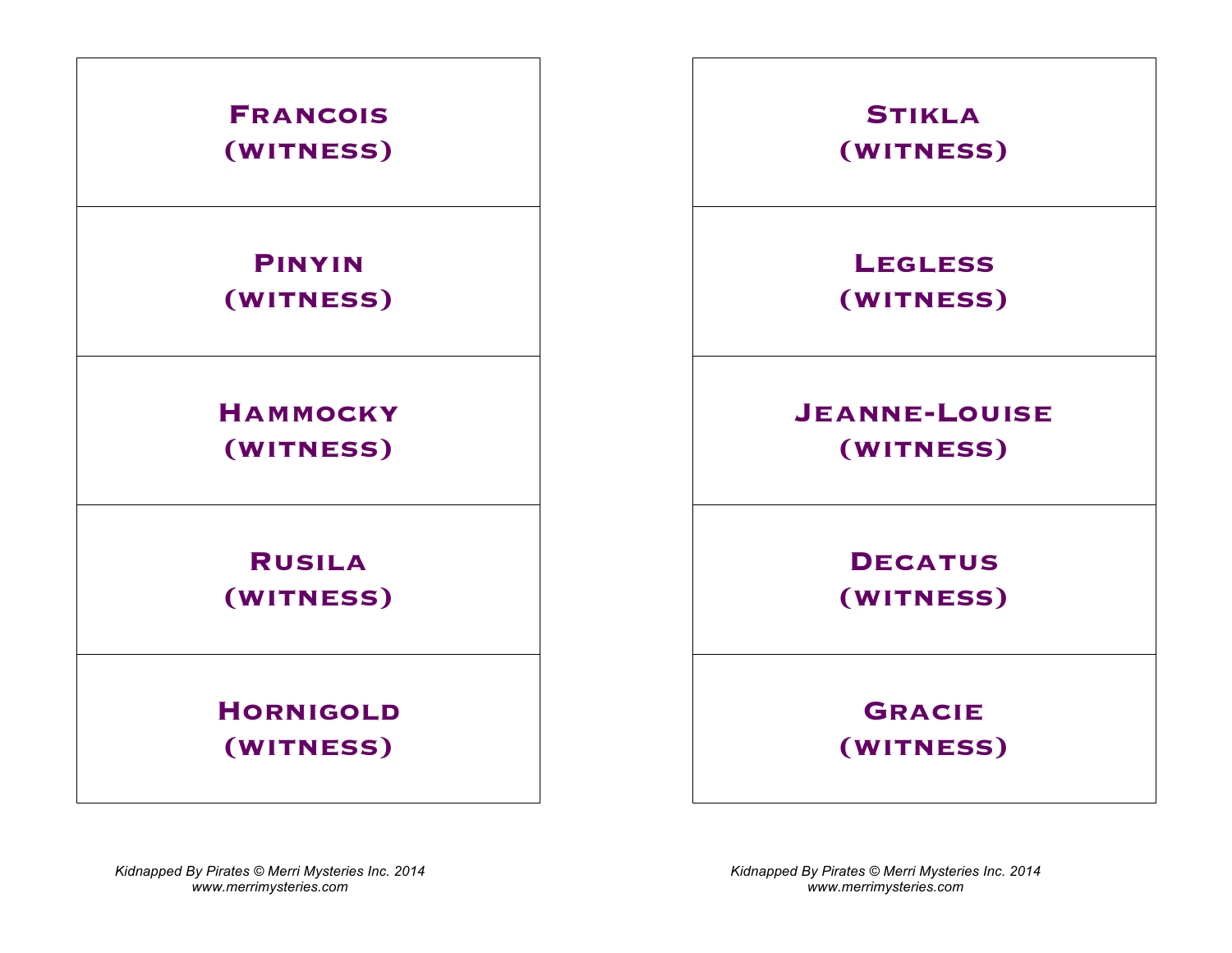

Merri Mysteries presents...

# **"Kidnapped By Pirates"**

by Stephanie Chambers

These are the:

*Clues*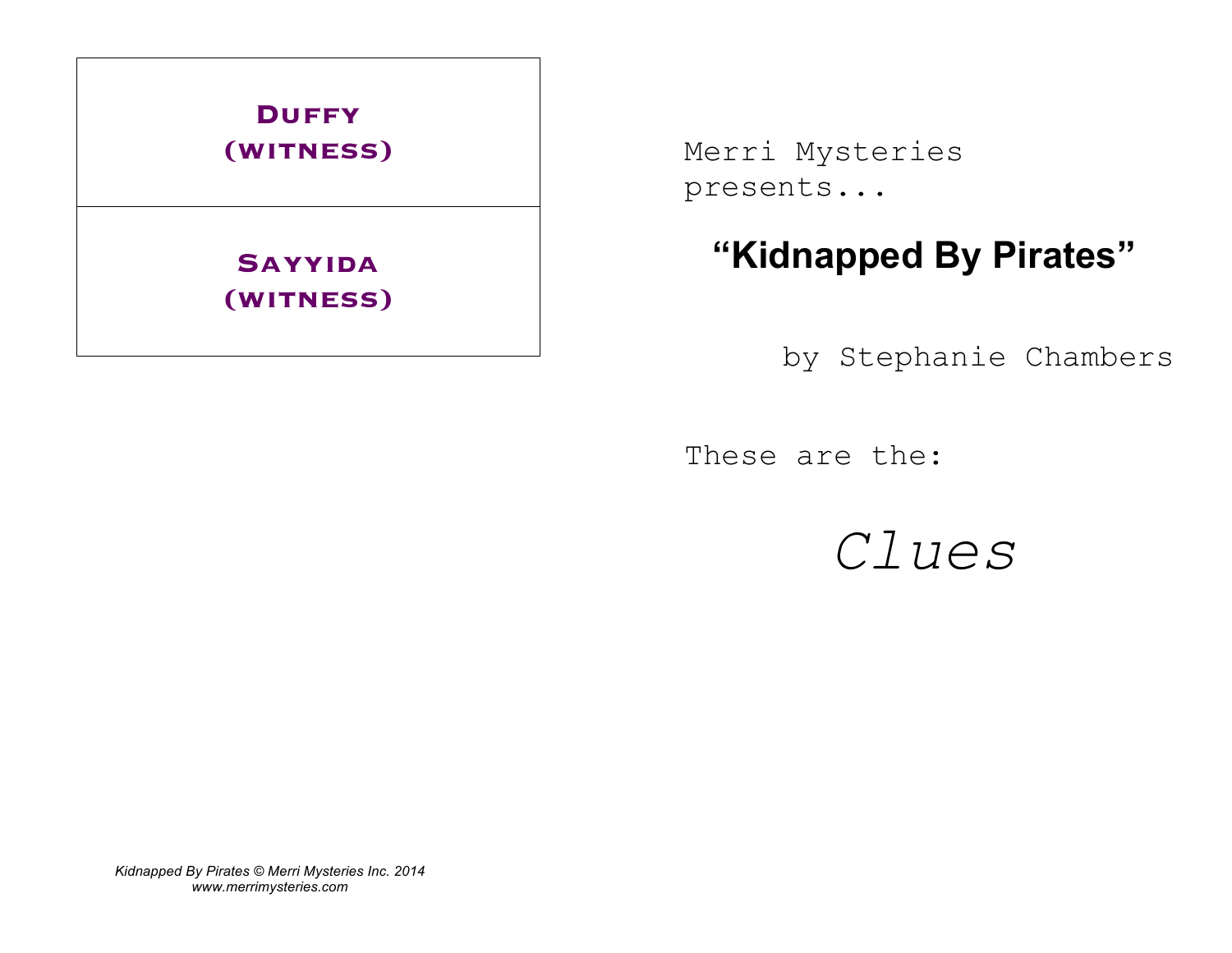## Merri Mysteries presents...

# **"Kidnapped By Pirates"**

*Clue page for the optional characters Print as many copies as you need. Staple a copy of their name tag here*

**What I can reveal**

*Staple their clues here*

### **What I need to do**

1 Talk to everyone, not just the suspects  $&$  tell them what you know & find out what they know.

Merri Mysteries presents...

# **"Kidnapped By Pirates"**

# *Christopher Columbus*

#### **What I can reveal**

The King and Queen of Spain are my controllers and they planned to put me in chains and before a court of judges. You've got to save me from that. I don't deserve it. All these stories about me are unfounded and un-true.

They were a good crew on this voyage. They were all good men. I'm sure they'll send a rescue ship for me.

But I didn't bury any treasure. I swear it. The colony hasn't been as good a source of wealth as I hoped it would be. What you see is all I have.

### **What I need to do**

- 1 *(if Minstrel Mike asks if you came back to hear him play, say this)* I was kidnapped and taken below deck. These ropes didn't get here by magic.
- 2 *(if Captain Blood you which of his crew kidnapped you, say this)* I don't know. They came at me from behind and blindfolded me. They then dragged me below and tied me up to a post. *(see next page)*
- *Kidnapped By Pirates © Merri Mysteries Inc. 2014 P3 www.merrimysteries.com*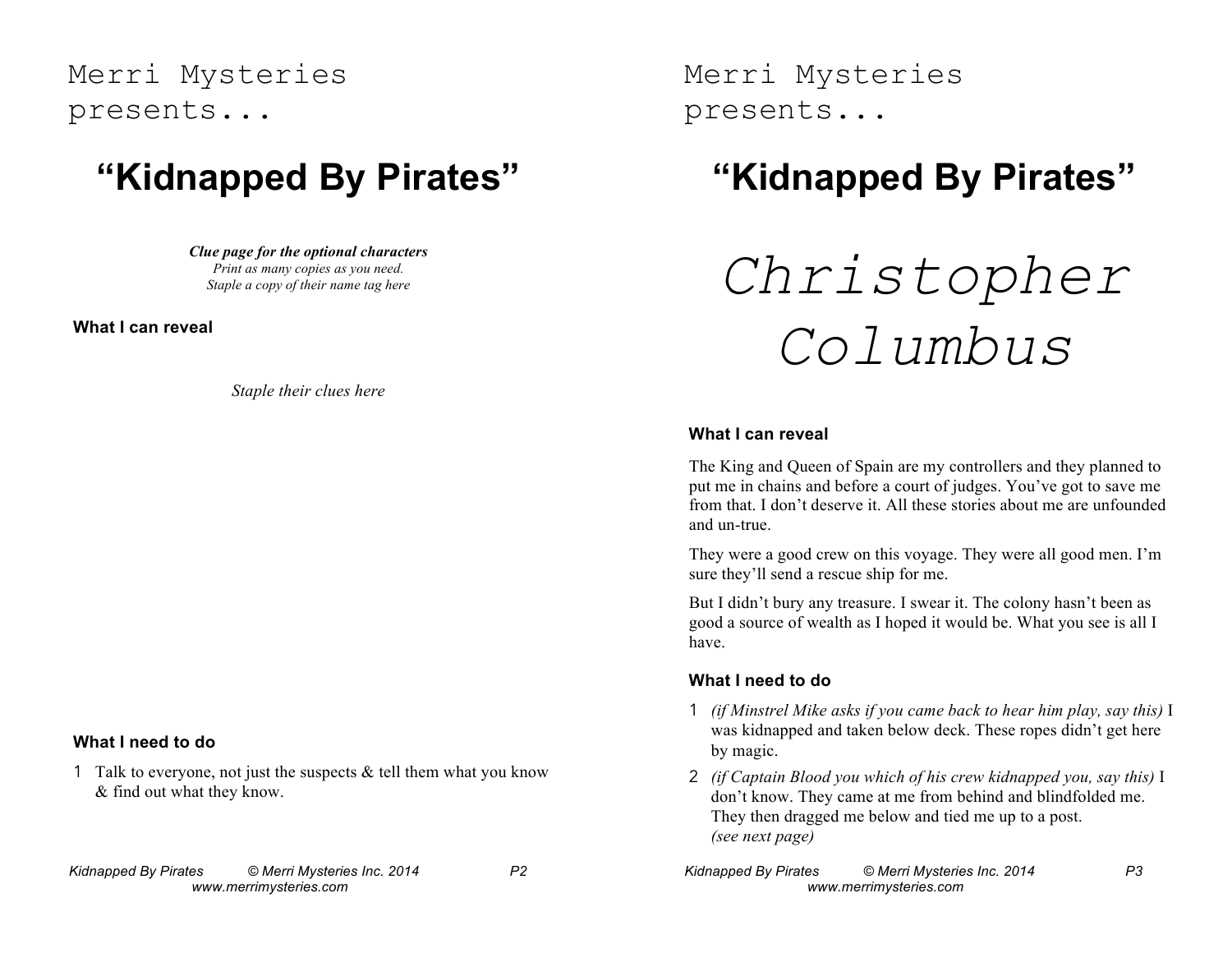### *Christopher Columbus Page 2*

- 3 *(if someone asks you why your ship surrendered so easily, say this)* I've been attacked by pirates before and I know how much damage they can do. I didn't want to end up swimming for shore again. I told the captain in charge of the vessel that surrendering was his best option and he agreed with me.
- 4 *(if someone asks you how you came to be kidnapped, say this)* I was a bit reluctant so I was at the end of the line then the next minute someone had blindfolded me and was dragging me downstairs. I didn't fight because I thought they could have had a knife.

Merri Mysteries presents...

# **"Kidnapped By Pirates"**



#### **What I can reveal**

If I treated my crew the way I heard you treated your crew Columbus, I'd have a mutiny on my hands. Because of your reputation, they were shipwrecked for over a year because no one liked you enough to bother rescuing you or your crew.

Some of Columbus's crew did take me aside and they asked if they could join us as pirates. They said anything would be better than being under Columbus's command. But I told them we didn't need any more crew.

Once we got on board, as we were there to plunder, we checked below to see what riches we could find.

This is the first time we've taken a hostage. Kidnapping just isn't my style.

### **What I need to do**

1 *Ask Columbus:* Well which of my crew kidnapped you? I didn't tell anyone to do this. *(see next page)*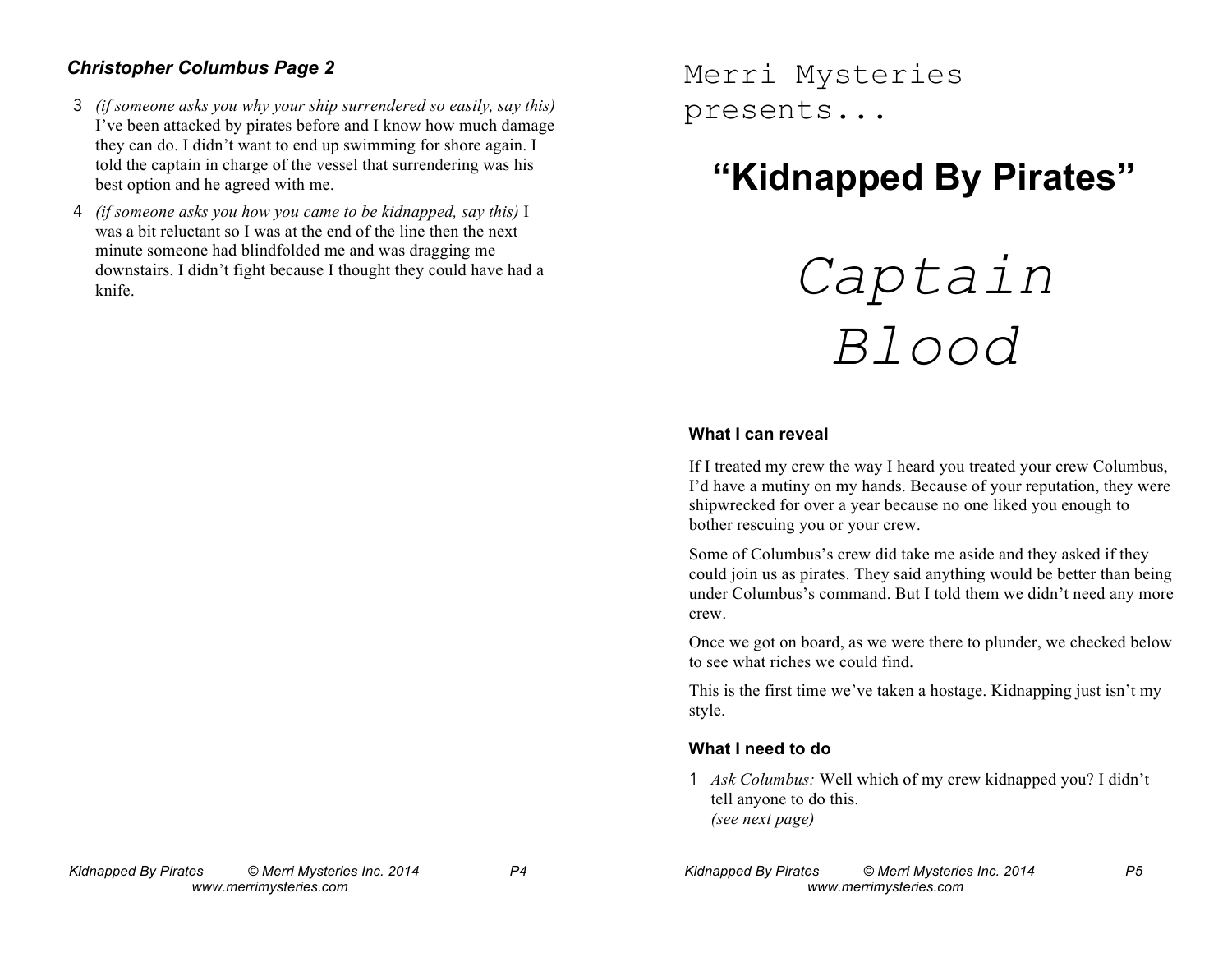### *Captain Blood Page 2*

- 2 *(if someone asks why you gave the command to attack, say this)* Well I thought it might also contain some of the riches I heard Columbus had made in the colonies. I'd heard he'd kept it all for himself. And as Pug says, we needed a new ship.
- 3 *(if someone asks you if there was any trouble, say this)* No. They were all chicken livered pansies. They had all laid down their arms and were lying belly down on the deck waiting for us.
- 4 *(if someone asks you why Columbus didn't end up in the rowboat and whether you were in charge, say this)* Aye. I was in charge and I was there making sure all the crew got in the rowboat. I'm sure Columbus was in the line at one point. I don't know how he got out of it.
- 5 *(if someone asks if it went smoothly getting all the crew into the rowboats, say this)* Yes and no. One of the crew fainted and it took a while to revive him. I suppose it was the heat and the excitement. He gave off a horrible odor as if he'd lost control of certain bodily functions so we were reluctant to touch him.

Merri Mysteries presents...

# **"Kidnapped By Pirates"**

# *Quartermaster Jack*

#### **What I can reveal**

Columbus – you've made a pretty penny or two from setting up the colony and stealing gold and other things from the natives. Maybe you can tell us where you've got your gold stashed so we can steal it off you.

Columbus was only supposed to take a percentage of profits, not a percentage of nothing. It's like when you guys want a percentage of a gold goblet. It just can't be done.

Even when he could see the colonists were starving, he flaunted his own wealth and expected them to give him money in taxes. We pirates despise unfairness.

Once we got on board we had each of the crew empty their pockets and hand over their valuables. We netted quite a good load.

### **What I need to do**

1 *(if someone says that got everyone involved in preparing for the attack, say this)* Aye. That's part of my job. And we pirates all love a good battle. It beats the boredom of being at sea.

*(see next page)*